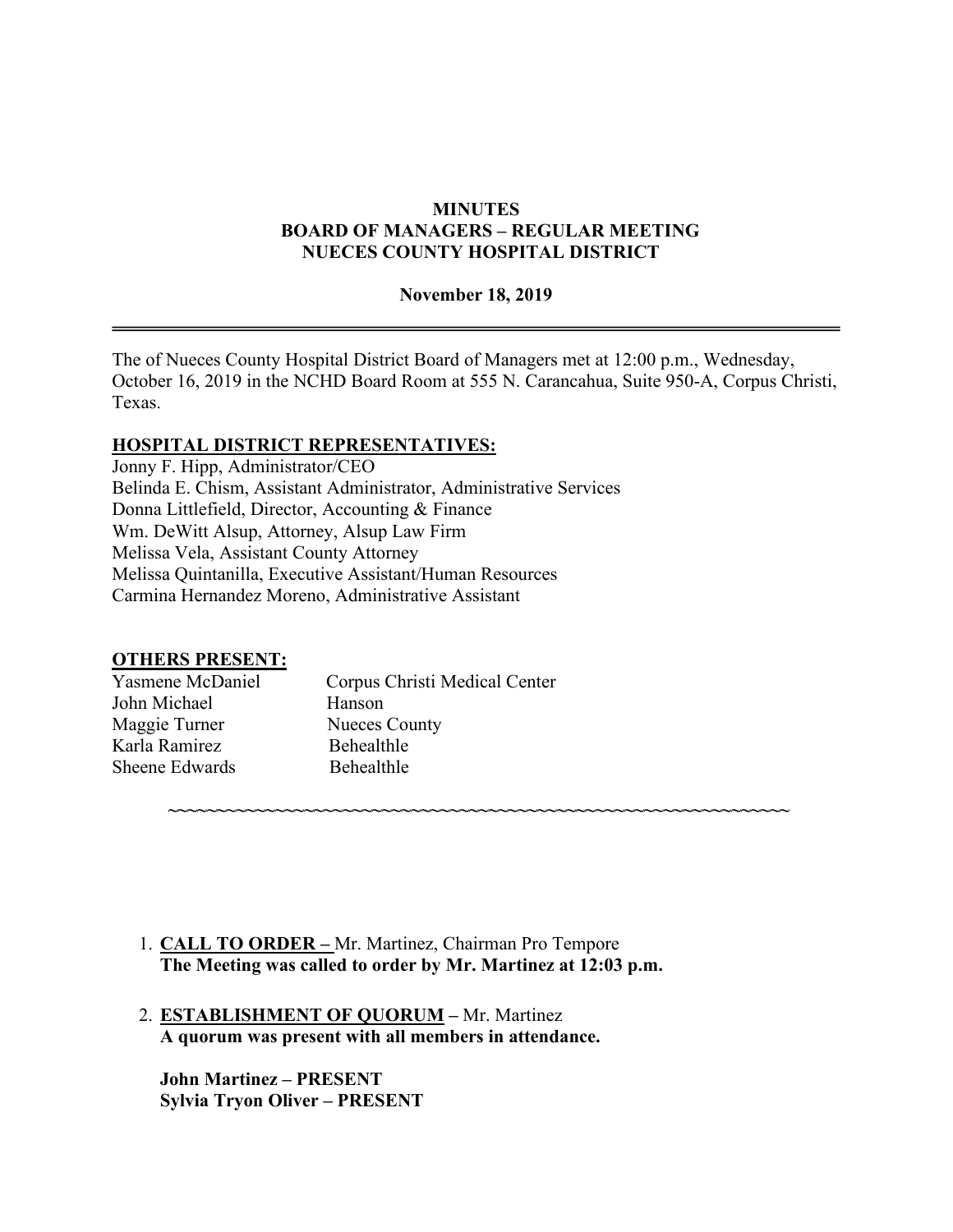> **John Valls – PRESENT Belinda Flores – PRESENT Vishnu V. Reddy, M.D. – PRESENT Pamela L. Brower – PRESENT Daniel W. Dain – PRESENT**

- 3. **WELCOME** Board welcomes newly-appointed Board members: John E. Valls, Pamela L. Brower, and Daniel W. Dain.
- 4. **PUBLIC COMMENT** Requested Copy of "Request to Speak Sign In Sheet" attached hereto and made part of these minutes for information.

### **No one to speak for public comment.**

- 5. **CONSENT AGENDA** See the "Consent Agenda" section of the preceding General Information page for an explanation of the Consent Agenda and for additional information.
	- A. Confirm posting of meeting's public notice.
	- B. Approve minutes of Board of Managers October 16, 2019 Regular Meeting.
	- C. Receive full listing of vendors as of November 14, 2019; listing pursuant to Board of Managers Bylaws, Article 2, §2.1 B and Texas Local Government Code, Chapter 176.

 **Approval of Censent Agenda Items (5) A-C. On motion by Mr. Valls and seconded by Ms. Flores. MOTION CARRIED.** 

 **Copy of complete list of vendors as of November 14, 2019 is attached hereto for information and made part of these minutes.**

- D. Receive hospital providers' quarterly reports relating to certain Indigent Care Affiliation Agreements associated with participation in the Texas Healthcare Transformation and Quality Improvement Program Medicaid 1115 Waiver for the calendar quarter ended September 30, 2019:
	- 1) CHRISTUS Spohn Health System Corporation Hospitals: Alice, Beeville, and Kleberg (Consolidated Report);
	- 2) Corpus Christi Medical Center;
	- 3) DeTar Healthcare System; and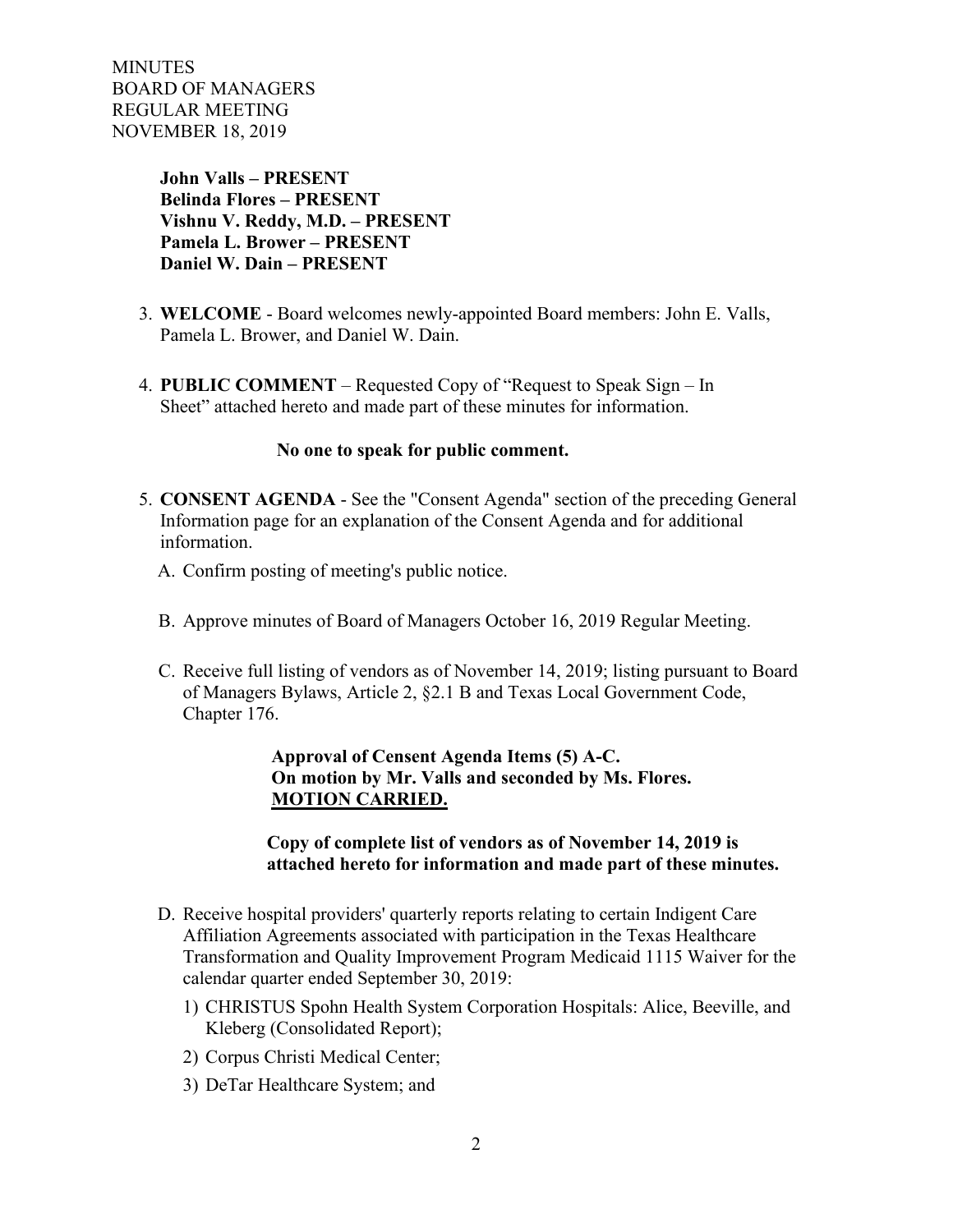4) Driscoll Children's Hospital.

 **Copies of Quarterly reports are attached hereto and made part of these minutes.** 

### **On motion by Mr. Valls and seconded by Ms. Flores. MOTION CARRIED.**

- E. Receive summary payment information on Nueces County health care expenditures for Fiscal Year 2019 and Fiscal Year 2020 year-to-date:
	- 1) Salaries, benefits, supplies, and intergovernmental transfers at/for Corpus Christi/Nueces County Public Health Department;
	- 2) Emergency medical services provided in unincorporated areas of Nueces County;
	- 3) Supplemental and jail diversion program funding for Nueces Center for Mental Health and Intellectual Disabilities;
	- 4) Medical services provided at County correctional facilities:
		- a) Nueces County Jail; and
		- b) Nueces County Juvenile Detention Center;
	- 5) Funding for alcohol and drug abuse treatment programs:
		- a) Cenikor (Charlie's Place);
		- b) Council on Alcohol and Drug Abuse; and
		- c) Palmer Drug Abuse Program;
	- 6) Funding for diabetes prevention and supporting programs.

 **Ms. Littlefield explained to the Board of Managers the expenditures. Copies of expenditures are attached hereto and made part of these minutes. On motion by Mr. Valls, seconded by Dr. Reddy. MOTION CARRIED.** 

- F. Ratify Administrator's action(s) performed as part of his duties directing the affairs of the Hospital District as required by the Board of Managers or by law; duties established pursuant to Texas Health and Safety Code, §281.026(e):
	- 1) Letter Agreement extending current Frost Bank depository agreement through November 30, 2019;
	- 2) Engagement of Collier, Johnson, & Woods, P.C. Certified Public Accountants to perform an audit of the Hospital District's financial statements of the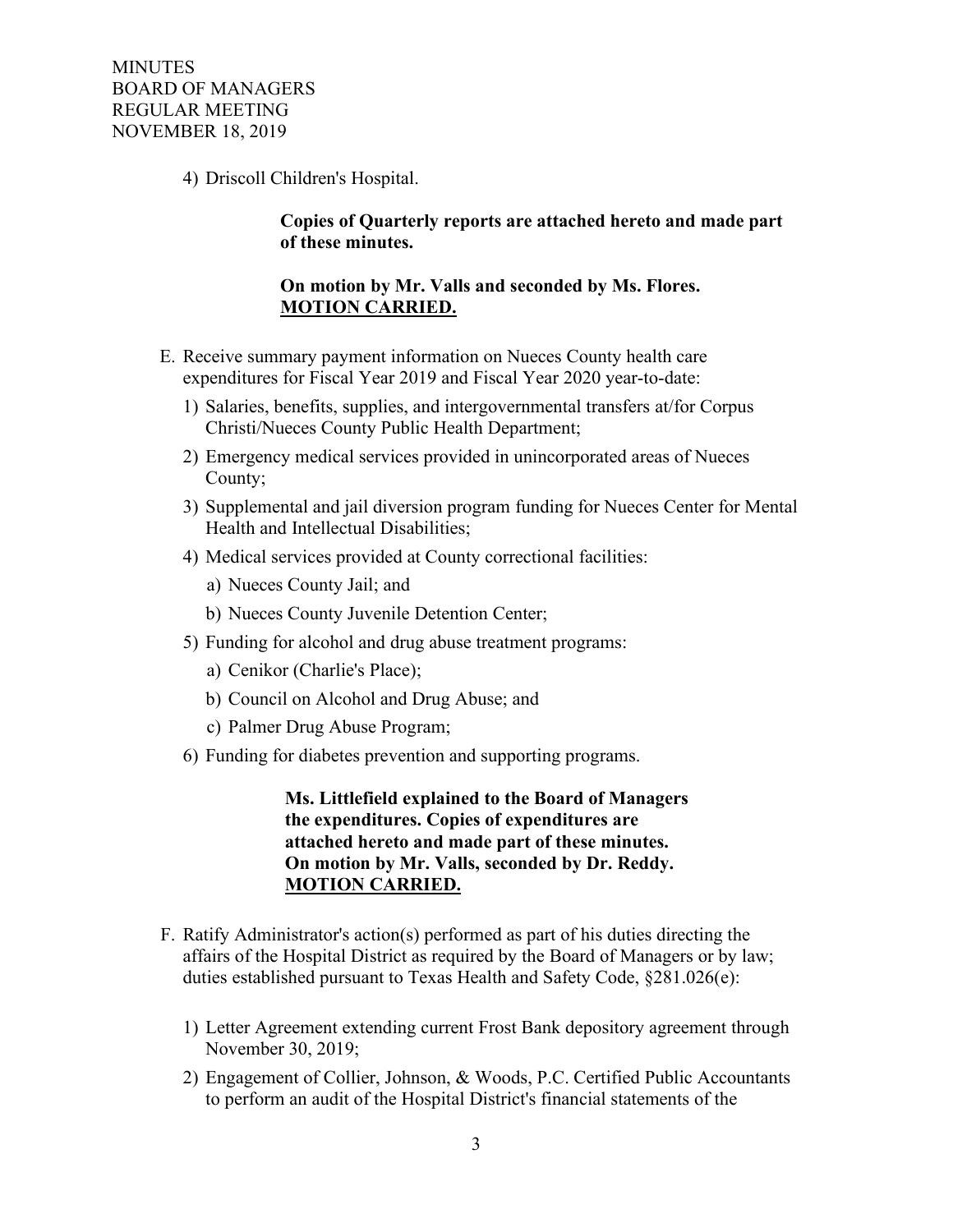governmental activities, each major fund, and aggregate remaining funds for Fiscal year ended September 30, 2019.

3) Contract with Abel's Paving and Construction, Inc. for platting-related site improvements on Hospital District-owned property presently known as CHRISTUS Spohn Hospital Corpus Christi-Memorial (formerly known as Memorial Medical Center) located at 2606 Hospital Boulevard;

> **Mr. John Michael with Hanson provided an update re: CHRISTUS Spohn Hospital Corpus Christi - Memorial (formerly known as Memorial Medical Center) located at 2606 Hospital Boulevard. Mr. John Michael recommended Nueces County Hospital District to approve contract from Abel's Paving Construction. Copy of the contract is attached hereto and made part of these minutes.**

- 4) Mutual termination of June 12, 2012 Letter Agreement with Health Management Associates, Inc, as amended, relating to consulting services and technical assistance associated with Hospital District's Anchor Entity duties and responsibilities under the Texas Health and Human Services Commission Section 1115 Waiver; termination effective November 1, 2019; and
- 5) Personal Services Contract with Linda K. Wertz relating to consulting services and technical assistance associated with Hospital District's Anchor Entity duties and responsibilities under the Texas Health and Human Services Commission Section 1115 Waiver; Contract period November 1, 2019 - September 30, 2020.

 **Contract with Linda K. Wertz for consulting personal services is attached hereto and made part of these minutes. Board of Managers requested to invite Ms. Linda K. Wertz for a presentation on an update of the personal services contract. On motion by Mr. Valls and seconded by Ms. Brower to approve Items (5) F, 4-5. MOTION CARRIED.**

## 6. **REGULAR AGENDA:**

## A. **Community Mental Health Initiatives:**

1) Receive report from Nueces Center for Mental Health and Intellectual Disabilities (NCMHID) on activities performed under Interlocal Agreement between Nueces County, NCMHID, and Hospital District relating to diversion of persons from jails or other detention facilities, provision of crisis intervention teams, expansion of mobile crisis outreach, and development of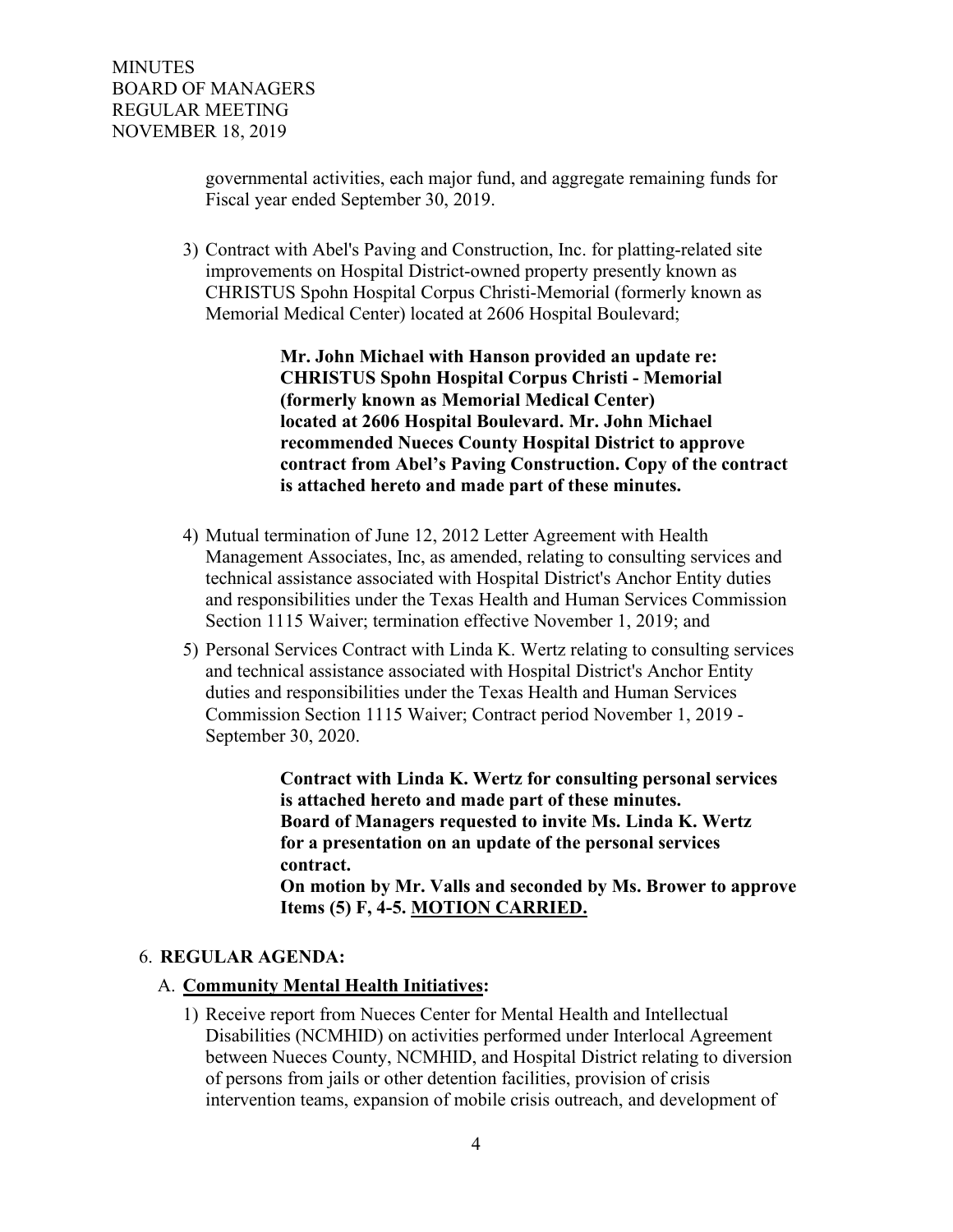jail-based competency restoration. *(INFORMATION)*

### **MHID was not in attendance**

2) Receive report on activities performed under Professional Services Agreement between Nueces County, BeHealthle, and the Hospital District relating to the Nueces County Community Collaborative Program/Jail Diversion Program. *(INFORMATION)*

> **An updated report on activities performed under Professional Services Agreement between BeHealthle was presented by Ms. Karla Ramirez. Copy of report is attached hereto and made part of these minutes.**

3) Receive reports on activities performed under Professional Services Agreement between Nueces County, Meadows Mental Health Policy Institute, and the Hospital District relating to preparation of a comprehensive needs assessment for Nueces County that can serve as the basis for a systematic approach to providing services for mental illnesses and substance abuse disorders in the County. *(INFORMATION)*

 **Meadows Foundation was not in attendance**.

## B. **Indigent Health Care:**

1) Receive reports relating to Nueces Aid Program enrollment for the month ended October 31, 2019. *(INFORMATION)*

> C**opies of reports relating to Nueces Aid Program are attached hereto and made part of these minutes.**

 **Discussion between Board Members about outreach and advertisement of the Nueces Aid Program. Mr. Hipp stated he would get some information and ideas for the Program. Mr. Martinez stated to move forward at the next Board Meeting.** 

2) Receive summary information on medical and hospital care provided to the Nueces Aid population consistent with the CHRISTUS Spohn Health System Corporation Membership Agreement for calendar year-to-date ended September 30, 2019. *(INFORMATION)*

> **Copy of NCHD Imputed Claims Experience for YTD September 30, 2019 is attached and hereto and made a part of these minutes.**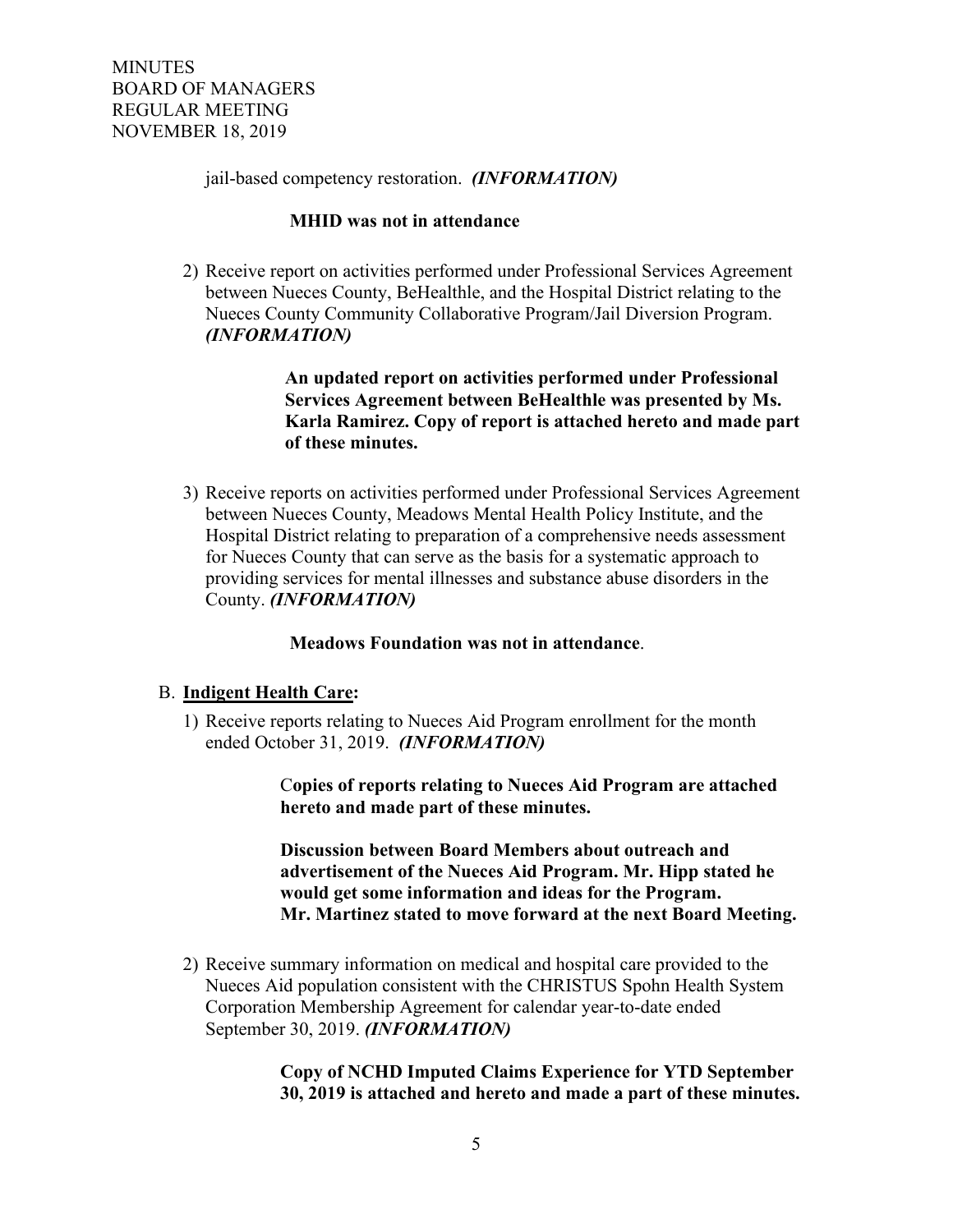- 3) Receive and discuss information from CHRISTUS Spohn Health System Corporation relating to:
	- a) Medical aid and hospital care provided to the Nueces Aid Program population consistent with the CHRISTUS Spohn Health System Corporation Membership Agreement and related matters; and
	- b) Programs, projects, and/or activities at CHRISTUS Spohn Hospital Corpus Christi-Memorial and other Hospital District-owned facilities and related matters. *(INFORMATION)*

## **Copies of the above mentioned reports are attached hereto and made part of these minutes.**

- 4) Receive and discuss update from CHRISTUS Spohn Health System Corporation relating to operation, construction, transition, planning, and/or demolition activities pursuant to Sections 3.5 and 3.9 of Amended and Restated Schedule 1 to Spohn Membership Agreement, as schedule to CHRISTUS Spohn Health System Corporation Amended and Restated Membership Agreement:
	- a) Operations of Dr. Hector P. Garcia Memorial Family Health Center located on Hospital District-owned property at 2606 Hospital Boulevard, Corpus Christi, Texas;
	- b) Construction and/or demolition activities at CHRISTUS Spohn Hospital Corpus Christi-Shoreline located at 600 Elizabeth Street, Corpus Christi, Texas;
	- c) Transition of certain services from Hospital District-owned hospital presently known as CHRISTUS Spohn Hospital Corpus Christi-Memorial (formerly known as Memorial Medical Center) located at 2606 Hospital Boulevard to CHRISTUS Spohn Hospital Corpus Christi-Shoreline located at 600 Elizabeth Street, both facility locations in Corpus Christi, Texas; and
	- d) Planning orderly transition of services from Hospital District-owned hospital presently known as CHRISTUS Spohn Hospital Corpus Christi-Memorial (formerly known as Memorial Medical Center) located at 2606 Hospital Boulevard to CHRISTUS Spohn Hospital Corpus Christi-Shoreline located at 600 Elizabeth Street, both facility locations in Corpus Christi, Texas. *(INFORMATION)*

## **No update at this time for Section (6) B, 3-4**

5) Receive information on potential amendment of Nueces Aid Program Handbook Covered Services Policy NA004, Section IV.G.5-6 relating to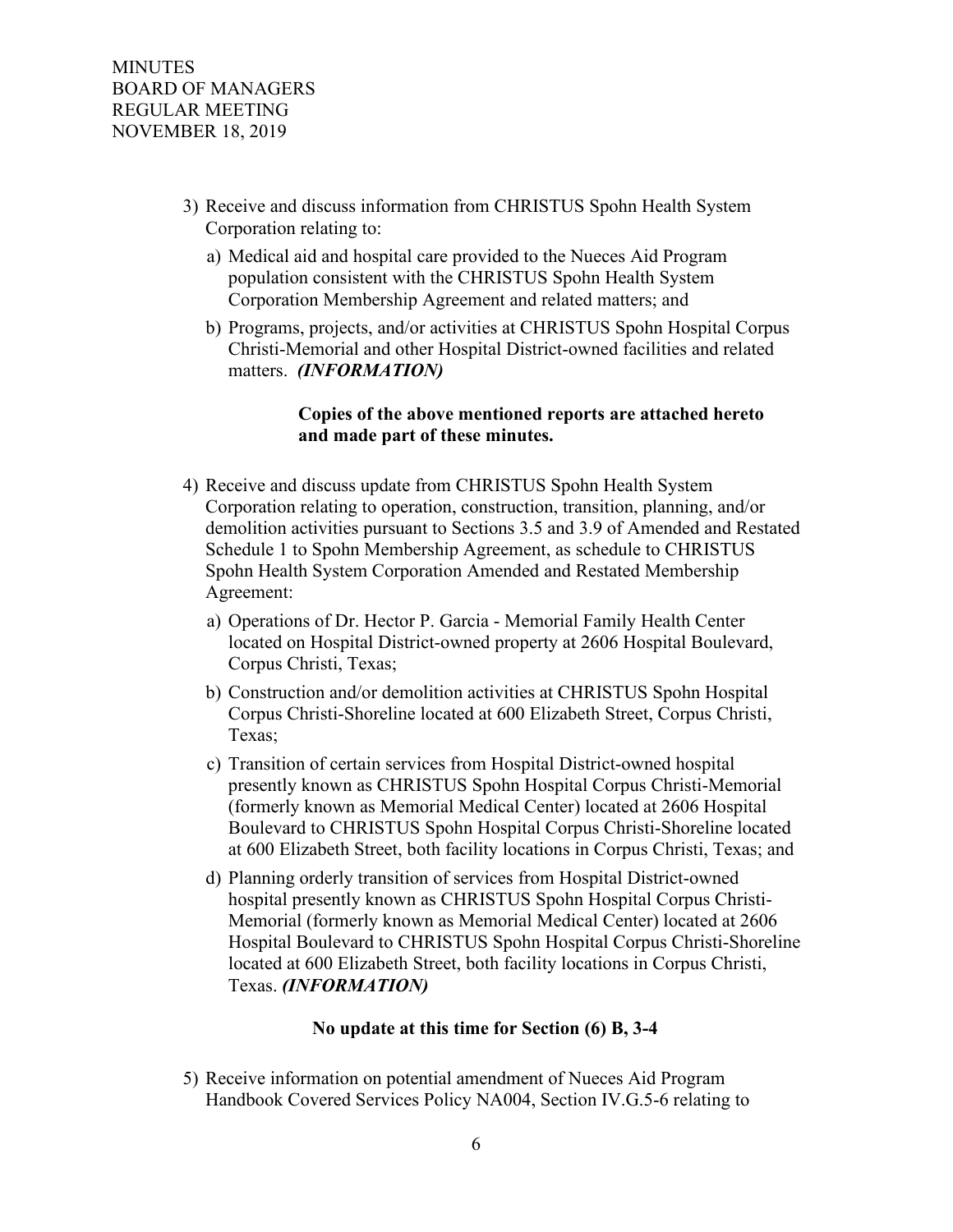Outpatient Prescription Drug Services; amendment to increase the current prescription maximum for new and refilled prescriptions from 34 to 90 days for each medication. *(INFORMATION)*

> **Copy of Nueces County Hospital District, Indigent Health Care Program, Policy and Procedure attached hereto and made part of these minutes.**

## C. **Finance Business:**

- 1) Receive and approve investment reports and ratify related investment transactions:
	- a) Quarterly Investment Report for fiscal quarter ended September 30, 2019;
	- b) Report of interim investment transactions for period October 1, 2019 to date; and
	- c) Annual Investment Report for fiscal year ended September 30, 2019. *(ACTION)*

 **Ms. Littlefield presented the Quarterly Investment ending September 30, 2019, Interim Investment Transactions for period October 1, 2019 and the Annual Investment report for FY September 30, 2019.** 

 **Copies of above reports are attached hereto and made part of these minutes.**

### **On motion by Mr. Valls and seconded by Dr. Reddy. MOTION CARRIED.**

- 2) Receive summary report of intergovernmental transfers made in support of local and other healthcare providers participating in Medicaid supplemental payment programs sponsored by the Texas Health and Human Commission from fiscal year ended September 30, 2019:
	- a) Texas Healthcare Transformation and Quality Improvement Program (Medicaid 1115 Waiver):
		- (1) Delivery System Reform Incentive Payment (DSRIP) pool; and
		- (2) Hospital Uncompensated Care (UC) pool.
	- b) Disproportionate Share Hospitals (DSH) program;
	- c) Network Access Improvement Program (NAIP);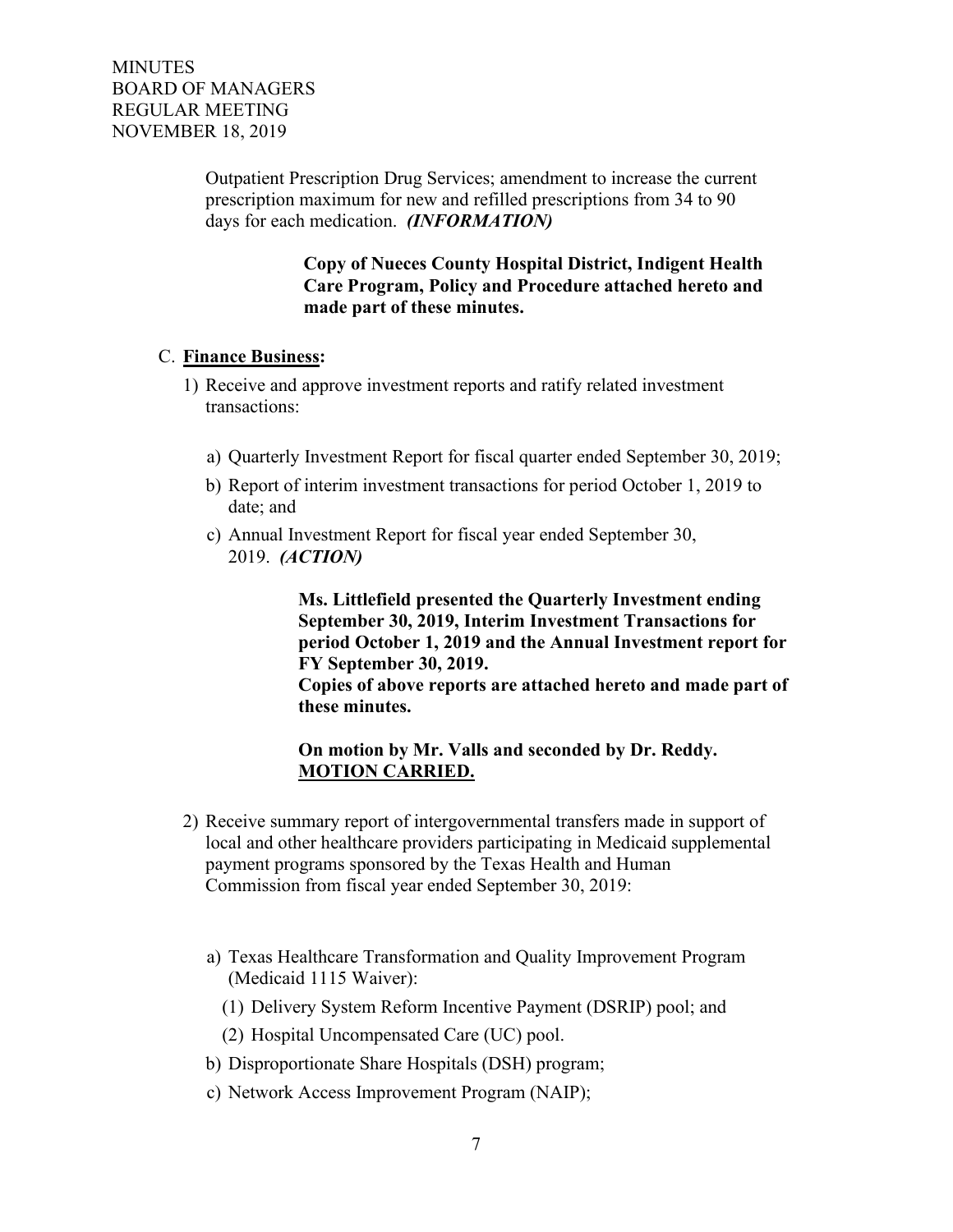- d) Uniform Hospital Rate Increase Program (UHRIP); and
- e) Graduate Medical Education (GME). *(INFORMATION)*

## **Copies of reports are attached hereto and made part of these minutes.**

3) Receive revenue reports relating to CHRISTUS Spohn Health System Corporation Membership Agreement for current Fiscal Year 2020 year-to-date. *(INFORMATION)*

## **Copies of revenue reports are attached hereto and made part of these minutes.**

4) Receive monthly statement of escrow amounts deposited and/or withdrawn by CHRISTUS Spohn Health System Corporation; deposits pursuant to and consistent with Section 3.9.7 of Amended and Restated Schedule 1 to Spohn Membership Agreement, a schedule to CHRISTUS Spohn Health System Corporation Amended and Restated Membership Agreement; receive statements for month ended October 31, 2019. *(INFORMATION)*

## **Copies of monthly statement of escrow reports are attached hereto and made part of these minutes.**

## D. **Other Business:**

1) Receive update on initial process for referring potentially qualified Nueces Aid Program enrollees to CHRISTUS Spohn Health System for evaluation toward voluntary enrollment in a health insurance exchange plan offered by CHRISTUS Health Plan. *(INFORMATION)*

## **Copy of the above mentioned report are attached hereto and made part of these minutes.**

2) Approve cooperative contingent fee counsel professional services agreement amongst Nueces County Appraisal District, Corpus Christi Independent School District, City of Corpus Christi, County of Nueces, Del Mar College, and Nueces County Hospital District with Phipps Deacon Purnell PLLC relating to matters associated with property tax litigation for tax years 2018, 2019, and 2020; and authorize Administrator to execute agreement. *(ACTION)*

## **Mr. Valls presented to the Board information regarding the cooperative contingent fee counsel for professional services**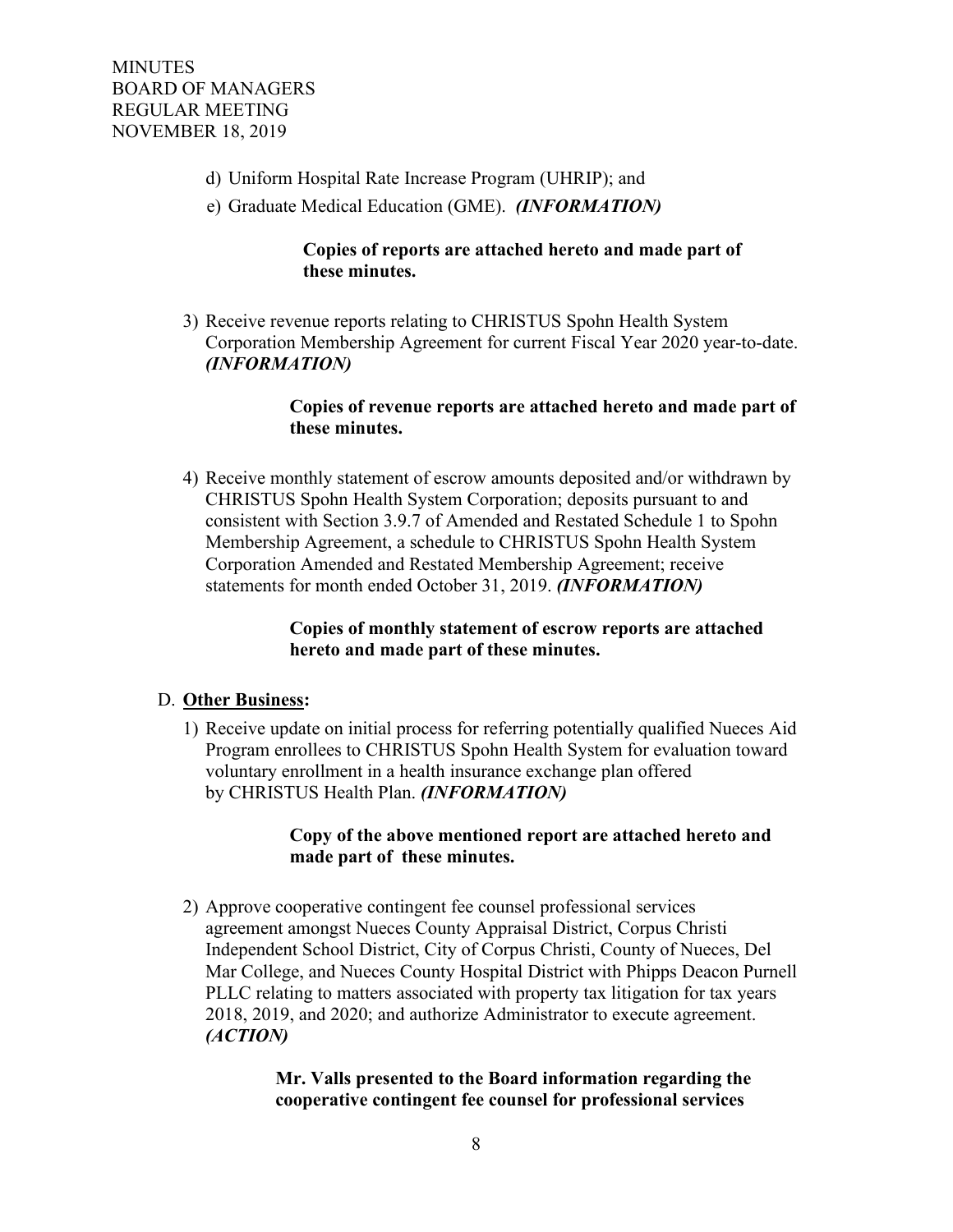> **agreement. Mr. Tom Wheat, Attorney presented to the Board the updated fees and expenses relating to the services. Mr. Alsup explained and updated the Board on the effective date and contingent fee agreement.**

 **Copy of Agreement is attached hereto and made part of these minutes.**

 **Mr. Martinez motioned to approve once the County signs the agreement. On motion by Dr. Reddy and seconded by Ms. Brower to approve contingent on signature and/or approval from the County. All approved for the exception of Mr. Valls who is abstaining from the vote. MOTION CARRIED.** 

#### E. **Board of managers Business:**

- 1) Elect Board of Managers Officers to take office January 1, 2020; elections pursuant to Board of Managers Bylaws, §2.2.A:
	- a) Board Chairman; and
	- b) Board Vice-Chairman. *(ACTION)*

 **Mr. Valls on motion nominated Mr. John Martinez to continue as Chairman effective January 1, 2020, Ms. Flores seconded and all Board Members agreed. Mr. Valls on motion nominated Ms. Oliver to serve as Vice- Chair effective January 1, 2020 and seconded by Dr. Reddy and all Board Members agreed. MOTION CARRIED.**

- 2) Board Chairman Pro Tempore or Chairman-Elect to appoint Chair and members of Standing Board Committees pursuant to Board of Managers Bylaws, §2.5.A:
	- a) Quality Management Committee;
	- b) Finance Committee; and
	- c) Planning Committee. *(ACTION)*

 **Mr. Martinez stated he will appoint the chair and allow some time for the Chair to decide who they would like to be in their committee's.** 

 **Mr. Martinez recommendrd and appointed Mr. Valls for Quality Management Committee, appointed Ms. Brower for Finance Committee and appointed Dr. Reddy for Planning Committee.** 

 **On motion by Mr. Valls and seconded by Dr. Reddy.**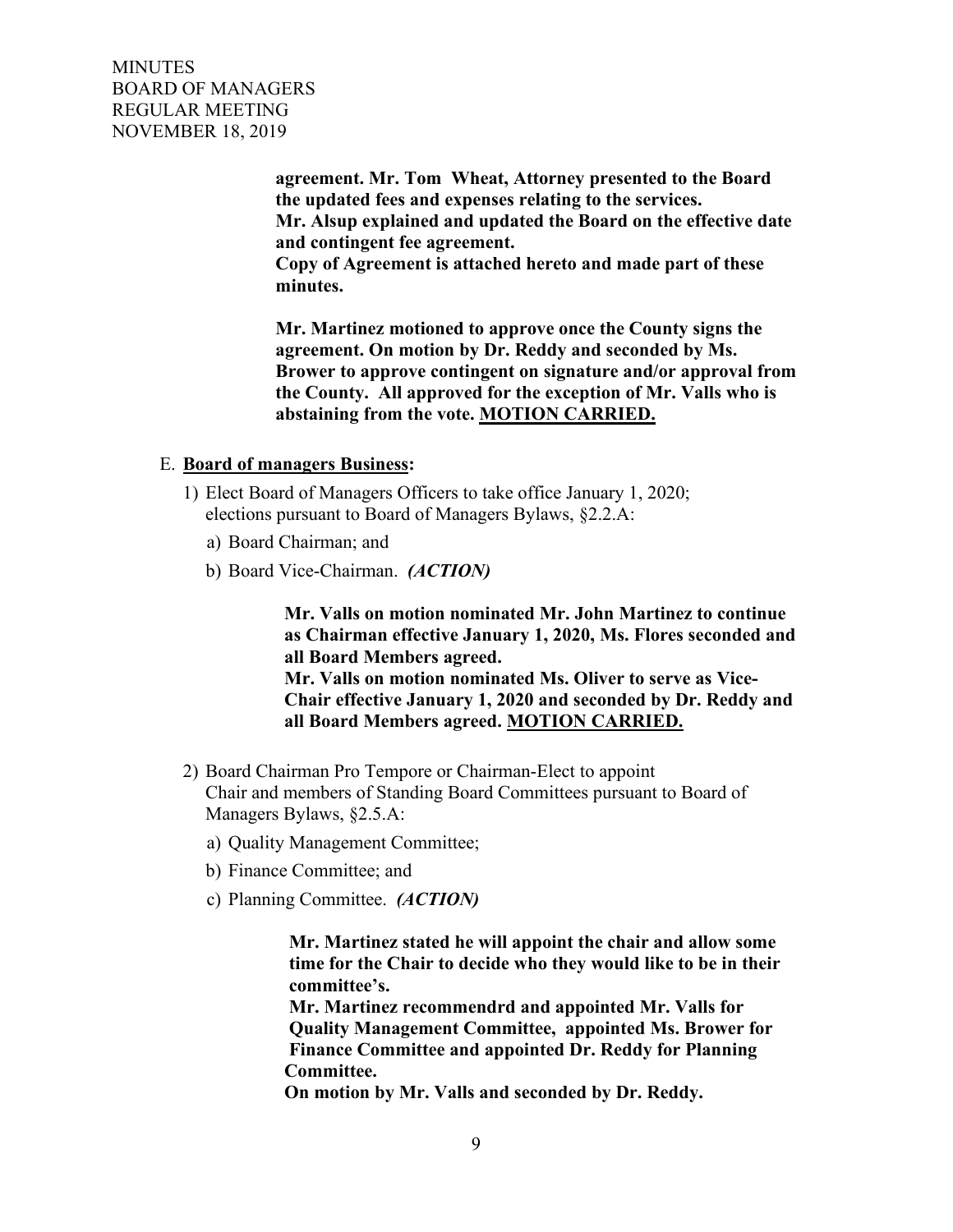## **MOTION CARRIED.**

- 3) Discuss and consider creation of a Special Board Bylaws Review Committee to review the Board's current Bylaws and recommend changes; Committee creation and appointments authorized by Board of Managers Bylaws, §2.5.A.
	- a) Create Special Board Bylaws Review Committee; and
	- b) Board Chairman Pro Tempore or Chairman-Elect to appoint Committee Chair and members. *(ACTION)*

 **Mr. Martinez chose the Special Board Committee's and nominated Mr. Dain for the Special Board Bylaws Review Committee.** 

 **Mr. Martinez suggested to create a Legislative Committee and for Ms. Flores to be named Chair. Mr. Martinez would like to be able for the Legislative Committee to coordinate with Legislators, County Judge and County Commissioners to make sure goals are aligned. To be discussed on next Board Meeting in December 2019.**

 **On motion by Mr. Valls and seconded by Dr. Reddy. MOTION CARRIED.** 

4) Confirm 2019 and 2020 Board of Managers Meeting dates. *(ACTION)*

 **Mr. Martinez presented table to motion on tentative dates for December 2019 meeting. On motion by Mr. Valls and seconded by Ms. Flores. MOTION CARRIED.**

5) Adopt dates for tours of Hospital District-owned and selected indigent health care provider facilities. *(ACTION)*

## **Mr. Martinez presented table to motion on dates for tours On motion by Mr. Valls and seconded by Dr. Reddy MOTION CARRIED.**

#### F. **Administrator's Briefing:**

- 1) Future Board of Managers meeting:
	- a) Next Scheduled Regular Board Meeting: December 17, 2019, 12 Noon (date/time subject to change).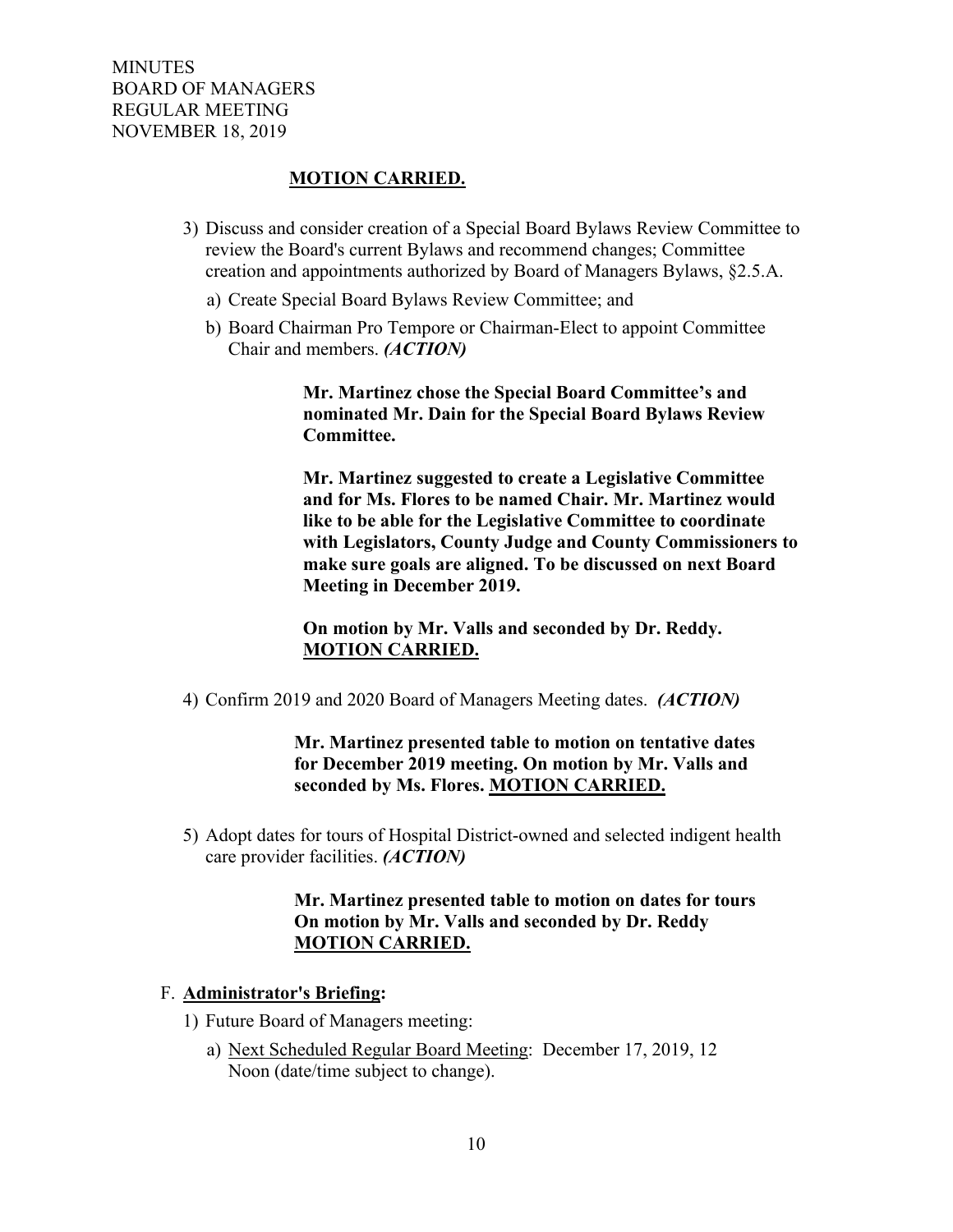# 7. **ADJOURN**

 **Motion by Ms. Oliver and seconded by Ms. Flores. Meeting adjourned at 3:02 p.m.**